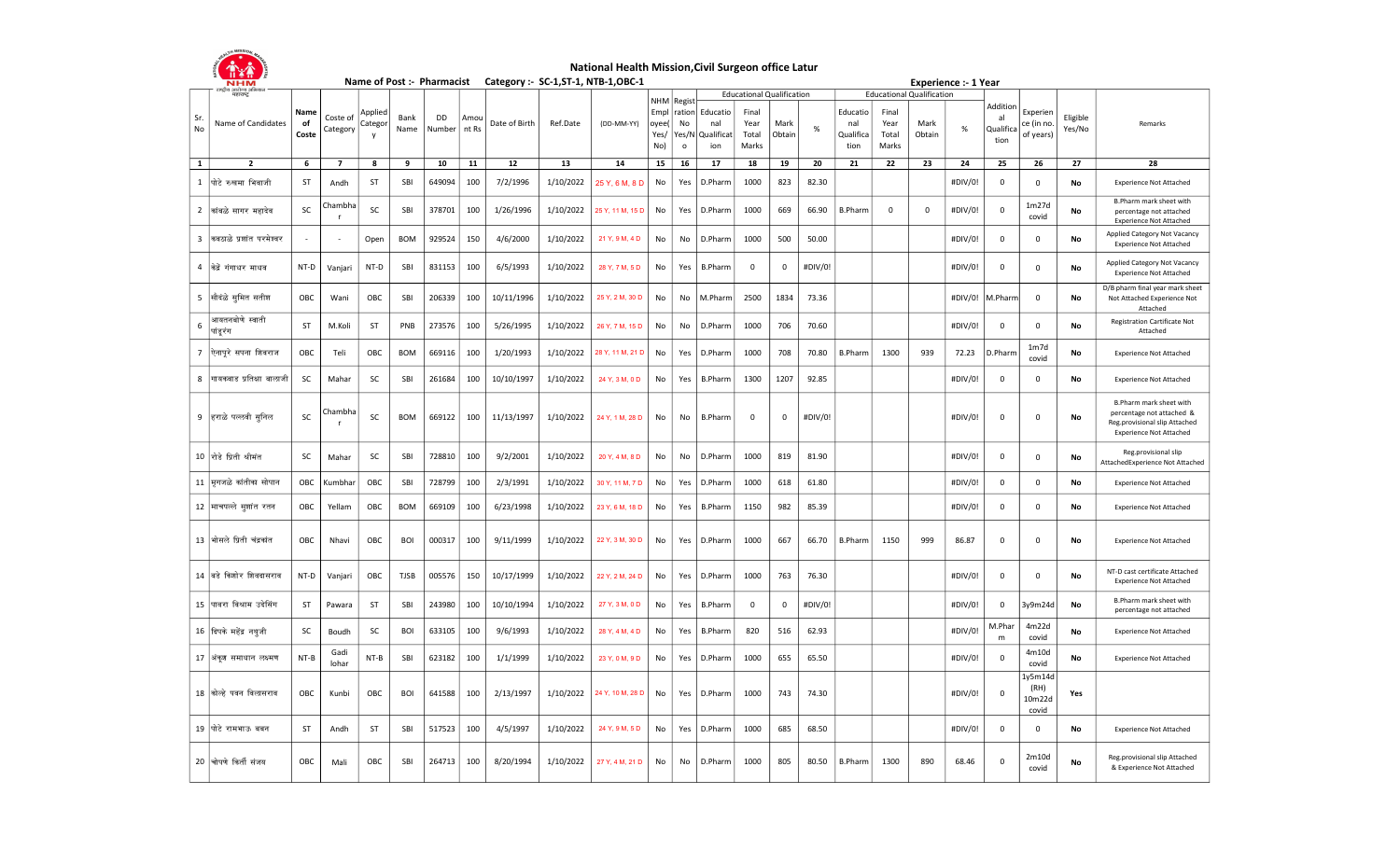|           | .<br><b>NHM</b>                |                     |                      |                         |              |                      |      |               |           | Name of Post :- Pharmacist Category :- SC-1, ST-1, NTB-1, OBC-1 |                              |                                  |                                             |                                  |                |       |                                      |                                 |                                  | <b>Experience :- 1 Year</b> |                                    |                                     |                    |                                                                                                   |
|-----------|--------------------------------|---------------------|----------------------|-------------------------|--------------|----------------------|------|---------------|-----------|-----------------------------------------------------------------|------------------------------|----------------------------------|---------------------------------------------|----------------------------------|----------------|-------|--------------------------------------|---------------------------------|----------------------------------|-----------------------------|------------------------------------|-------------------------------------|--------------------|---------------------------------------------------------------------------------------------------|
|           | य आरोज्य अ<br>महाराष्ट्र       |                     |                      |                         |              |                      |      |               |           |                                                                 | NHM                          |                                  |                                             | <b>Educational Qualification</b> |                |       |                                      |                                 | <b>Educational Qualification</b> |                             |                                    |                                     |                    |                                                                                                   |
| Sr.<br>No | Name of Candidates             | Name<br>of<br>Coste | Coste of<br>Category | Applied<br>Categor<br>v | Bank<br>Name | DD<br>Number   nt Rs | Amou | Date of Birth | Ref.Date  | (DD-MM-YY)                                                      | Empl<br>oyee(<br>Yes/<br>No) | Regist<br>No<br>Yes/N<br>$\circ$ | ration Educatio<br>nal<br>Qualificat<br>ion | Final<br>Year<br>Total<br>Marks  | Mark<br>Obtain | $\%$  | Educatio<br>nal<br>Qualifica<br>tion | Final<br>Year<br>Total<br>Marks | Mark<br>Obtain                   | %                           | Addition<br>al<br>Qualific<br>tion | Experien<br>ce (in no.<br>of years) | Eligible<br>Yes/No | Remarks                                                                                           |
|           |                                |                     |                      |                         |              |                      |      |               |           |                                                                 |                              |                                  |                                             |                                  |                |       |                                      |                                 |                                  |                             |                                    |                                     |                    |                                                                                                   |
| 1         | $\overline{2}$                 | 6                   | 7                    | 8                       | 9            | 10                   | 11   | 12            | 13        | 14                                                              | 15                           | 16                               | 17                                          | 18                               | 19             | 20    | 21                                   | 22                              | 23                               | 24                          | 25                                 | 26                                  | 27                 | 28                                                                                                |
|           | 21  हाळे श्रावण पंढरी          | NT-C                | Dhangar              | NT-C                    | SBI          | 831158               | 100  | 6/12/1993     | 1/10/2022 | 28 Y, 6 M, 29 D                                                 | No                           | Yes                              | D.Pharm                                     | 1000                             | 520            | 52.00 |                                      |                                 |                                  | #DIV/0!                     | $\mathbf{0}$                       | 0                                   | No                 | Applied Category Not Vacancy<br><b>Experience Not Attached</b>                                    |
|           | 22 कानडे स्वप्नाली मधुकर       | OBC                 | Wani                 | OBC                     | BOM          | 302857               | 100  | 1/1/1997      | 1/10/2022 | 25 Y, 0 M, 9 D                                                  | No                           | Yes                              | D.Pharm                                     | 1000                             | 883            | 88.30 | <b>B.Pharm</b>                       | $\mathbf{0}$                    | 0                                | #DIV/0!                     | $\mathbf 0$                        | ly2m25d<br>covid                    | Yes                | B.Pharm mark sheet with<br>percentage not attached                                                |
|           | 23  धोंड वैभव रमेशराव          | NT-D                | Vanjari              | OBC                     | SBI          | 336345               | 100  | 4/17/1995     | 1/10/2022 | 26 Y, 8 M, 24 D                                                 | No                           | Yes                              | D.Pharm                                     | 1000                             | 564            | 56.40 |                                      |                                 |                                  | #DIV/0!                     | $\mathbf{0}$                       | 4m11d<br>covid,                     | No                 | Applied Category caste Not<br>attahced /NT-D cast Catrificate<br>Attached Experience Not Attached |
|           | 24 कोळी निकीता शिवाजी          | SBC                 | M.Koli               | SBC                     | SBI          | 831162               | 100  | 8/13/1998     | 1/10/2022 | 23 Y, 4 M, 28 D                                                 | No                           | Yes                              | D.Pharm                                     | 1000                             | 566            | 56.60 |                                      |                                 |                                  | #DIV/0!                     | $\mathbf{0}$                       | 0                                   | No                 | Applied Category Not Vacancy<br><b>Experience Not Attached</b>                                    |
|           | 25 रिणदिवे अजिंक्य राजेश       | EWS                 | Maratha              | Maratha                 | CВ           | 947822               | 150  | 6/10/1997     | 1/10/2022 | 24 Y, 7 M, 0 D                                                  | No                           | Yes                              | <b>B.Pharm</b>                              | 1300                             | 684            | 52.62 |                                      |                                 |                                  | #DIV/0!                     | $\mathbf 0$                        | 0                                   | No                 | Applied Category Not Vacancy<br><b>Experience Not Attached</b>                                    |
|           | 26 तिंदारे किरण गणेश           | SC                  | Chambha              | SC                      | SBI          | 378712               | 100  | 6/12/2000     | 1/10/2022 | 21 Y, 6 M, 29 D                                                 | No                           | No                               | D.Pharm                                     | 1000                             | 916            | 91.60 |                                      |                                 |                                  | #DIV/0!                     | $\Omega$                           | 0                                   | No                 | Reg.Cartificate Not Attahced<br><b>Experience Not Attached</b>                                    |
|           | 27  पांचाळ मानेश्वर गोरख       | OBC                 | Sutar                | ОВС                     | SBI          | 270638               | 100  | 6/16/2000     | 1/10/2022 | 21 Y, 6 M, 25 D                                                 | No                           | No                               | D.Pharm                                     | 1000                             | 945            | 94.50 |                                      |                                 |                                  | #DIV/0!                     |                                    |                                     | No                 | Reg.Cartificate Not Attahced<br><b>Experience Not Attached</b>                                    |
|           | 28 सोनकांबळे सुमेध नारायण      | SC                  | Nav<br>bodha         | SC                      | <b>BOM</b>   | 527690               | 100  | 7/9/1995      | 1/10/2022 | 26 Y, 6 M, 1 D                                                  | No                           | Yes                              | D.Pharm                                     | 1000                             | 600            | 60.00 | <b>B.Pharm</b>                       | 1300                            | 832                              | 64.00                       | $\mathbf 0$                        | 1m19d<br>covid                      | No                 | <b>Experience Not Attached</b>                                                                    |
|           | 29 कोलपुसे मोनिका शिवाजी       | <b>ST</b>           | Koli<br>mahadev      | ST                      | CBI          | 015029               | 100  | 8/16/1998     | 1/10/2022 | 23 Y, 4 M, 25 D                                                 | No                           | Yes                              | D.Pharm                                     | 1000                             | 565            | 56.50 |                                      |                                 |                                  | #DIV/0!                     | $\Omega$                           | 0                                   | No                 | <b>Experience Not Attached</b>                                                                    |
|           | 30  ढोकणे वैष्णवी मंगल         | NT-B                | Gavli                | NT-B                    | SBI          | 313075               | 100  | 1/26/1998     | 1/10/2022 | 23 Y, 11 M, 15 D                                                | No                           | Yes                              | D.Pharm                                     | 1000                             | 659            | 65.90 |                                      |                                 |                                  | #DIV/0!                     | $\mathbf{0}$                       | $\mathbf 0$                         | No                 | <b>Experience Not Attached</b>                                                                    |
| 31        | शेळके मंगल रमेश                | OBC                 | Kumbhar              | OBC                     | SBI          | 670071               | 100  | 7/9/1985      | 1/10/2022 | 36 Y, 6 M, 1 D                                                  | No                           | Yes                              | D.Pharm                                     | 1000                             | 428            | 42.80 |                                      |                                 |                                  | #DIV/0!                     | $\mathbf{0}$                       | $\mathbf 0$                         | No                 | <b>Experience Not Attached</b>                                                                    |
|           | 32  गवळी सूदर्शन श्रीमंत       | SC                  | Mang                 | SC                      | PNB          | 182361               | 100  | 9/30/1988     | 1/10/2022 | 33 Y, 3 M, 11 D                                                 | No                           | Yes                              | D.Pharm                                     | 1000                             | 574            | 57.40 | <b>B.Pharm</b>                       | 1300                            | 760                              | 58.46                       | $\mathbf 0$                        | 0                                   | No                 | <b>Experience Not Attached</b>                                                                    |
|           | 33 गोसावी सचिन महादेव          | NT-B                | Gosavi               | $NT-B$                  | IB           | 598468               | 100  | 2/17/1991     | 1/10/2022 | 30 Y, 10 M, 24 D                                                | No                           | Yes                              | <b>B.Pharm</b>                              | 2200                             | 1336           | 60.73 |                                      |                                 |                                  | #DIV/0!                     | 0                                  | 2m covid                            | No                 | <b>Experience Not Attached</b>                                                                    |
|           | 34  बर्गे अमोल उत्तम           | ST                  | Andh                 | ST                      | SBI          | 258844               | 100  | 10/3/1994     | 1/10/2022 | 27 Y, 3 M, 7 D                                                  | No                           | Yes                              | D.Pharm                                     | 1000                             | 621            | 62.10 |                                      |                                 |                                  | #DIV/0!                     | $\mathbf{0}$                       | 0                                   | No                 | <b>Experience Not Attached</b>                                                                    |
|           | 35 पूरी अंजू पुंडलिक           | NT-B                | Gosavi               | NT-B                    | <b>BOM</b>   | 527680               | 100  | 9/28/1988     | 1/10/2022 | 33 Y, 3 M, 13 D                                                 | No                           | Yes                              | D.Pharm                                     | 1000                             | 747            | 74.70 |                                      |                                 |                                  | #DIV/0!                     | $\mathbf{0}$                       | 0                                   | No                 | <b>Experience Not Attached</b>                                                                    |
| 36        | बारवाड ज्ञानेश्वर<br>नामदेवराव | OBC                 | Yellam               | OBC                     | <b>BOM</b>   | 379025               | 100  | 5/22/1997     | 1/10/2022 | 24 Y, 7 M, 19 D                                                 | No                           | Yes                              | <b>B.Pharm</b>                              | 1300                             | 1017           | 78.23 |                                      |                                 |                                  | #DIV/0!                     | $\mathbf 0$                        | 0                                   | No                 | <b>Experience Not Attached</b>                                                                    |
|           | 37  महामूनी ऋषीकश महेश         | OBC                 | Sonar                | OBC                     | BOM          | 669105               | 100  | 5/31/1998     | 1/10/2022 | 23 Y, 7 M, 10 D                                                 | No                           | Yes                              | D.Pharm                                     | 1000                             | 472            | 47.20 |                                      |                                 |                                  | #DIV/0!                     | $\mathbf{0}$                       | $\mathbf 0$                         | No                 | <b>Experience Not Attached</b>                                                                    |
|           | 38 सिमगे परमेश्वर महादेव       | Open                | Lingayat             | EWS                     | <b>BOB</b>   | 096751               | 150  | 5/20/1992     | 1/10/2022 | 29 Y, 7 M, 21 D                                                 | No                           | Yes                              | D.Pharm                                     | 1000                             | 501            | 50.10 |                                      |                                 |                                  | #DIV/0!                     | $\Omega$                           | 1y1m11d<br>cpvod                    | No                 | Applied Category Not Vacancy                                                                      |
|           | 39  भालेराव प्रशांत हरिदास     | SC                  | Mang                 |                         | SBI          | 023810               | 100  | 9/2/2000      | 1/10/2022 | 21 Y, 4 M, 8 D                                                  | No                           | Yes                              | D.Pharm                                     | 1000                             | 702            | 70.20 |                                      |                                 |                                  | #DIV/0!                     | 0                                  | 0                                   | No                 | Reg.provisional slip Attached<br><b>Experience Not Attached</b>                                   |
|           | 40  मुंढे उमराव ज्ञानोबा       | NT-D                | Vanjari              | Open                    | <b>BOM</b>   | 677079               | 150  | 4/16/1998     | 1/10/2022 | 23 Y, 8 M, 25 D                                                 | No                           | Yes                              | D.Pharm                                     | 1000                             | 566            | 56.60 |                                      |                                 |                                  | #DIV/0!                     | 0                                  | 0                                   | No                 | Applied Category Not Vacancy<br><b>Experience Not Attached</b>                                    |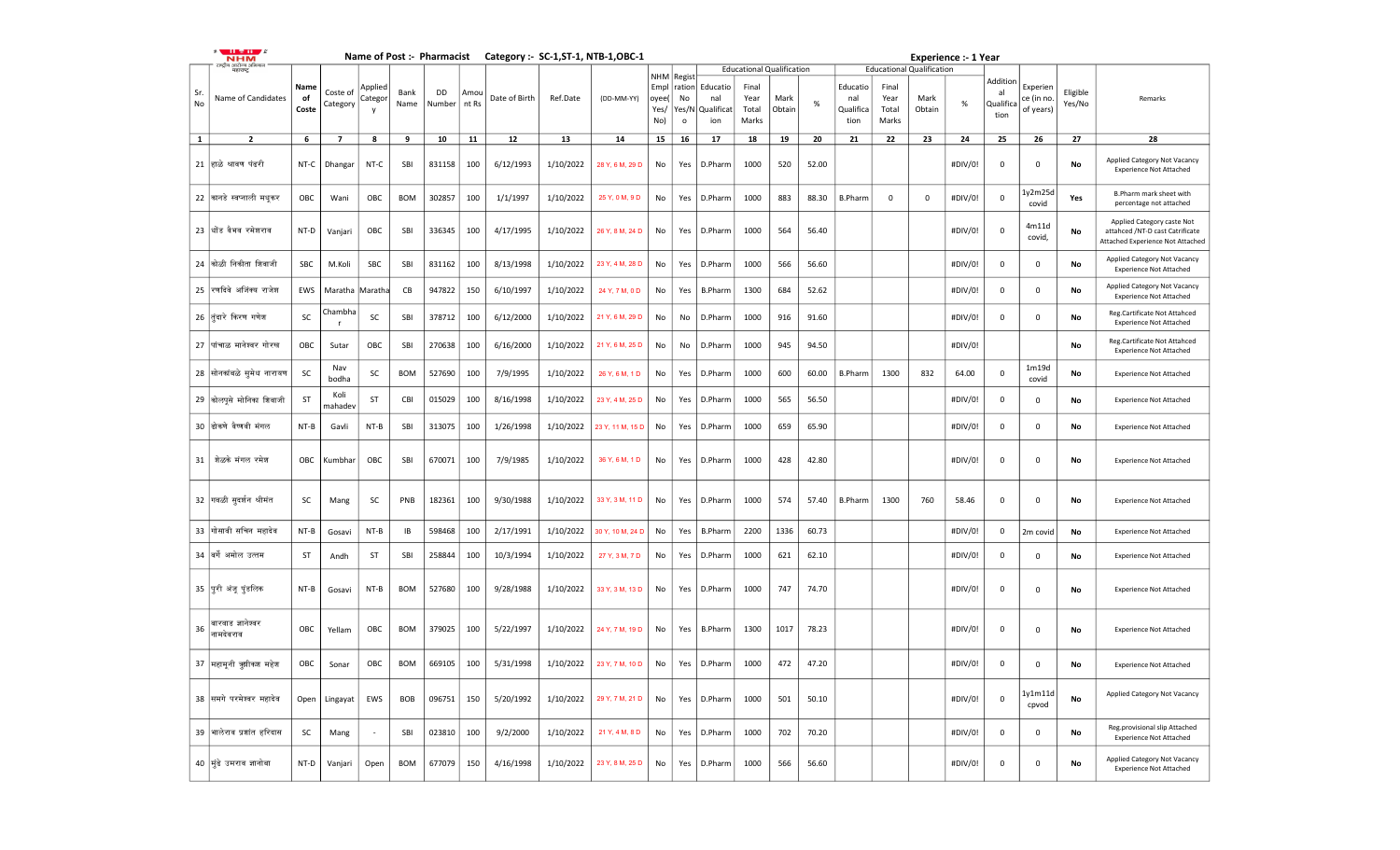|              | .<br><b>NHM</b>                 |            |                      |                    |              |              |               |               |           | Name of Post :- Pharmacist Category :- SC-1, ST-1, NTB-1, OBC-1 |               |                  |                        |                                  |        |       |                   |                                  |        | <b>Experience :- 1 Year</b> |                 |                        |                    |                                                                  |
|--------------|---------------------------------|------------|----------------------|--------------------|--------------|--------------|---------------|---------------|-----------|-----------------------------------------------------------------|---------------|------------------|------------------------|----------------------------------|--------|-------|-------------------|----------------------------------|--------|-----------------------------|-----------------|------------------------|--------------------|------------------------------------------------------------------|
|              | !ाष्ट्रीय आरोज्य अ<br>महाराष्ट् |            |                      |                    |              |              |               |               |           |                                                                 | NHM Regist    |                  |                        | <b>Educational Qualification</b> |        |       |                   | <b>Educational Qualification</b> |        |                             | Addition        |                        |                    |                                                                  |
| Sr.<br>No    | Name of Candidates              | Name<br>of | Coste of<br>Category | Applied<br>Categor | Bank<br>Name | DD<br>Number | Amou<br>nt Rs | Date of Birth | Ref.Date  | (DD-MM-YY)                                                      | Empl<br>oyee( | No               | ration Educatio<br>nal | Final<br>Year                    | Mark   | $\%$  | Educatio<br>nal   | Final<br>Year                    | Mark   | %                           | al<br>Qualifica | Experien<br>ce (in no. | Eligible<br>Yes/No | Remarks                                                          |
|              |                                 | Coste      |                      | y                  |              |              |               |               |           |                                                                 | Yes/<br>No)   | Yes/N<br>$\circ$ | Qualificat<br>ion      | Total<br>Marks                   | Obtain |       | Qualifica<br>tion | Total<br>Marks                   | Obtain |                             | tion            | of years)              |                    |                                                                  |
| $\mathbf{1}$ | $\overline{2}$                  | 6          | 7                    | 8                  | 9            | 10           | 11            | 12            | 13        | 14                                                              | 15            | 16               | 17                     | 18                               | 19     | 20    | 21                | 22                               | 23     | 24                          | 25              | 26                     | 27                 | 28                                                               |
| 41           | सिरसाठे प्रकाश रामराव           | SC         | Nav<br>bodha         | SC                 | MGB          | 131915       | 100           | 12/20/1986    | 1/10/2022 | 35 Y, 0 M, 21 D                                                 | No            | Yes              | D.Pharm                | 1000                             | 592    | 59.20 |                   |                                  |        | #DIV/0!                     | $\mathbf{0}$    | 0                      | No                 | <b>Experience Not Attached</b>                                   |
|              | 42   शिंदे विजयश्री गोविंद      | SC         | Dhor                 | SC                 | SBI          | 231046       | 100           | 10/5/1992     | 1/10/2022 | 29 Y, 3 M, 5 D                                                  | No            | Yes              | D.Pharm                | 1000                             | 913    | 91.30 |                   |                                  |        | #DIV/0!                     | 0               | 0                      | No                 | Reg.provisional slip Attached<br><b>Experience Not Attached</b>  |
| 43           | रडडेवाड गोवर्धन<br>धोंडीराम     | <b>ST</b>  | Koli<br>mahadev      | ST                 | SBI          | 669728       | 100           | 9/12/2000     | 1/10/2022 | 21 Y, 3 M, 29 D                                                 | No            | Yes              | D.Pharm                | 1000                             | 944    | 94.40 |                   |                                  |        | #DIV/0!                     | 0               | 0                      | No                 | <b>Experience Not Attached</b>                                   |
|              |                                 |            |                      |                    |              |              |               |               |           |                                                                 |               |                  |                        |                                  |        |       |                   |                                  |        |                             |                 |                        |                    |                                                                  |
|              | 44 स्वामी अक्षय अशोक            | OBC        | Jangam               | OBC                | SBI          | 124745       | 100           | 7/28/1996     | 1/10/2022 | 25 Y, 5 M, 13 D                                                 | No            | Yes              | B.Pharm                | 1300                             | 1081   | 83.15 |                   |                                  |        | #DIV/0!                     | $\mathbf{0}$    | 0                      | No                 | <b>Experience Not Attached</b>                                   |
|              | 45 उडते सिध्दांत प्रभाकर        | ST         | Koli<br>mahadev      | ST                 | SBI          | 728838       | 100           | 9/4/1995      | 1/10/2022 | 26 Y, 4 M, 6 D                                                  | No            | Yes              | D.Pharm                | 1000                             | 534    | 53.40 |                   |                                  |        | #DIV/0!                     | 0               | 2m covid               | No                 | <b>Experience Not Attached</b>                                   |
|              | 46 कोले हर्षवर्धन महादेव        | SBC        | Koshti               | SBC                | UB           | 919181       | 100           | 12/24/1993    | 1/10/2022 | 28 Y, 0 M, 17 D                                                 | No            | Yes              | B.Pharm                | 2200                             | 1347   | 61.23 |                   |                                  |        | #DIV/0!                     | $\mathbf{0}$    | 0                      | No                 | Applied Category Not Vacancy<br><b>Experience Not Attached</b>   |
|              |                                 |            |                      |                    |              |              |               |               |           |                                                                 |               |                  |                        |                                  |        |       |                   |                                  |        |                             |                 |                        |                    |                                                                  |
|              | 47 कोले प्रिंयका माणिक          | SBC        | Koshti               | SBC                | UB           | 919180       | 100           | 7/3/1996      | 1/10/2022 | 25 Y, 6 M, 7 D                                                  | No            | Yes              | <b>B.Pharm</b>         | 2000                             | 1204   | 60.20 |                   |                                  |        | #DIV/0!                     | 0               | 0                      | No                 | Applied Category Not Vacancy<br><b>Experience Not Attached</b>   |
|              | 48  गाडेकर सुदर्शन दिनकराव      | OBC        | Kasar                | OBC                | SBI          | 664033       | 100           | 6/2/1991      | 1/10/2022 | 30 Y, 7 M, 8 D                                                  | No            | Yes              | D.Pharm                | 1000                             | 746    | 74.60 | <b>B.Pharm</b>    | 1200                             | 737    | 61.42                       | $\mathbf{0}$    | 1y1m5d<br>covid        | No                 | Reg, Cartificate Not Attached                                    |
|              | 49  कांबळे संध्या किशोर         | SC         | Mahar                | SC                 | <b>BOI</b>   | 000054       | 100           | 11/10/1999    | 1/10/2022 | 22 Y, 2 M, 0 D                                                  | No            | Yes              | D.Pharm                | 1000                             | 717    | 71.70 |                   |                                  |        | #DIV/0!                     | $\mathbf 0$     | 0                      | No                 | Caste Cartificate Nat Attached<br><b>Experience Not Attached</b> |
|              |                                 |            |                      |                    |              |              |               |               |           |                                                                 |               |                  |                        |                                  |        |       |                   |                                  |        |                             |                 |                        |                    |                                                                  |
|              | 50  गुरमे सुप्रिया यलबा         | OBC        | Yellam               | OBC                | SBI          | 728761       | 100           | 4/24/1999     | 1/10/2022 | 22 Y, 8 M, 17 D                                                 | No            | Yes              | <b>B.Pharm</b>         | 1150                             | 1073   | 93.30 |                   |                                  |        | #DIV/0!                     | $\mathbf 0$     | 0<br>2M14D             | No                 | Not self Attested Experience Not<br>Attached                     |
|              | 51 सगर योगेश संजय               | OBC        | Gawandi              | OBC                | <b>BOB</b>   | 639204       | 100           | 11/8/1999     | 1/10/2022 | 22 Y, 2 M, 2 D                                                  | No            | No               | D.Pharm                | 1000                             | 886    | 88.60 |                   |                                  |        | #DIV/0!                     | $\mathbf{0}$    | covid                  | No                 | Reg.Cartificate Not Attahced                                     |
|              | 52 सुर्यवंशी विष्णू प्रभाकर     | Hindu      | Nahvi                | OBC                | SBI          | 728856       | 100           | 9/19/1996     | 1/10/2022 | 25 Y, 3 M, 22 D                                                 | No            | Yes              | D.Pharm                | 1000                             | 515    | 51.50 |                   |                                  |        | #DIV/0!                     | $\mathbf{0}$    | 0                      | No                 | <b>Experience Not Attached</b>                                   |
|              | 53 सातपूते अश्रुता मुकेश        | SC         | Chambha<br>r         | SC                 | <b>BOM</b>   | 889523       | 100           | 7/10/1999     | 1/10/2022 | 22 Y, 6 M, 0 D                                                  | No            | Yes              | D.Pharm                | 1000                             | 943    | 94.30 |                   |                                  |        | #DIV/0!                     | 0               | 0                      | No                 | <b>Experience Not Attached</b>                                   |
|              | 54  पौळ आकाश बंडू               | SC         | Chambha<br>r         | SC                 | <b>IDBI</b>  | 001240       | 100           | 2/6/2000      | 1/10/2022 | 21 Y, 11 M, 4 D                                                 | No            | Yes              | D.Pharm                | 1000                             | 825    | 82.50 |                   |                                  |        | #DIV/0!                     | $\mathbf{0}$    | 0                      | No                 | <b>Experience Not Attached</b>                                   |
|              | 55  मेढे पुष्पलता श्रीमंत       | ST         | Koli<br>mahadev      | ST                 | SBI          | 728851       | 100           | 6/10/1996     | 1/10/2022 | 25 Y, 7 M, 0 D                                                  | No            | Yes              | D.Pharm                | 1000                             | 676    | 67.60 |                   |                                  |        | #DIV/0!                     | 0               | 0                      | No                 | <b>Experience Not Attached</b>                                   |
|              | 56  चव्हाण अंबादास किशन         | $NT-B$     | Gondhali             | NT-B               | SBI          | 728866       | 100           | 11/10/1995    | 1/10/2022 | 26 Y, 2 M, 0 D                                                  | No            | Yes              | <b>B.Pharm</b>         | 1300                             | 813    | 62.54 |                   |                                  |        | #DIV/0!                     | $\mathbf{0}$    | 0                      | No                 | <b>Experience Not Attached</b>                                   |
|              | 57   पांचाळ वैभव गणेश           | OBC        | Sutar                | OBC                | SBI          | 728859       | 100           | 6/5/1998      | 1/10/2022 | 23 Y, 7 M, 5 D                                                  | No            | Yes              | B.Pharm                | 1300                             | 1047   | 80.54 |                   |                                  |        | #DIV/0!                     | $\mathbf{0}$    | 0                      | No                 | <b>Experience Not Attached</b>                                   |
|              | 58  भारती नितीन शिवराम          | NT-B       | Gosavi               | NT-B               | СB           | 132421       | 100           | 10/8/1988     | 1/10/2022 | 33 Y, 3 M, 2 D                                                  | No            | Yes              | D.Pharm                | 1000                             | 560    | 56.00 |                   |                                  |        | #DIV/0!                     | $\mathbf 0$     | $\mathbf 0$            | No                 | <b>Experience Not Attached</b>                                   |
|              | 59  निखाटे सुरेंद्र शामराव      | SC         | Boudh                | SC                 | <b>BOI</b>   | 046989       | 100           | 6/6/1991      | 1/10/2022 | 30 Y, 7 M, 4 D                                                  | No            | Yes              | D.Pharm                | 1000                             | 532    | 53.20 |                   |                                  |        | #DIV/0!                     | $\mathbf 0$     | 0                      | No                 | <b>Experience Not Attached</b>                                   |
|              | 60 हिजारे राकेश व्यंकटेश        | SC         | Mang                 | SC                 | <b>BOM</b>   | 589275       | 100           | 4/9/1990      | 1/10/2022 | 31 Y, 9 M, 1 D                                                  | No            | Yes              | D.Pharm                | 1000                             | 533    | 53.30 | <b>B.Pharm</b>    | 1300                             | 982    | 75.54                       | 0               | 0                      | No                 | <b>Experience Not Attached</b>                                   |
|              | 61  कांबळे अमोल नारायण          | SC         | Mahar                | SC                 | SBI          | 132173       | 100           | 8/30/2001     | 1/10/2022 | 20 Y, 4 M, 11 D                                                 | No            | Yes              | D.Pharm                | 1000                             | 951    | 95.10 |                   |                                  |        | #DIV/0!                     | 0               | 0                      | No                 | <b>Experience Not Attached</b>                                   |
|              | 62 सिरवसे दत्ता गाणपत           | Hindu      | Dhangar              | NT-C               | SBI          | 992570       | 100           | 6/15/1988     | 1/10/2022 | 33 Y, 6 M, 26 D                                                 | No            | Yes              | B.Pharm                | 1300                             | 701    | 53.92 |                   |                                  |        | #DIV/0!                     | M.Phar<br>m     | 0                      | No                 | Applied Category Not Vacancy                                     |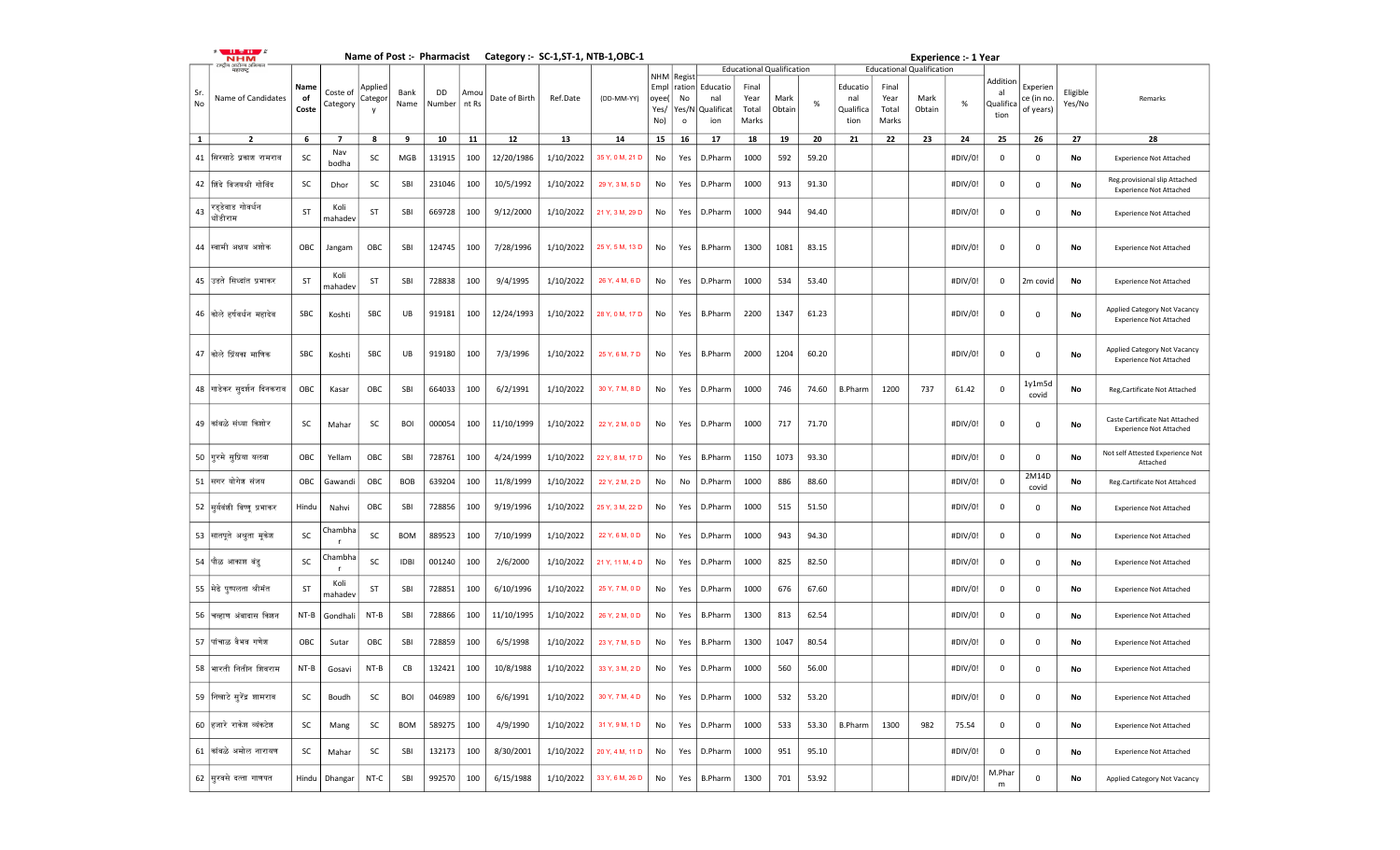|           | $\cdots$ $\pi$ $\cdots$<br><b>NHM</b> |                     |                      |                         |              |                      |      |               |           | Name of Post :- Pharmacist Category :- SC-1, ST-1, NTB-1, OBC-1 |                              |                                                |                                      |                                  |                |       |                                      |                                 |                                  | <b>Experience :- 1 Year</b> |                                     |                                    |                    |                                                                 |
|-----------|---------------------------------------|---------------------|----------------------|-------------------------|--------------|----------------------|------|---------------|-----------|-----------------------------------------------------------------|------------------------------|------------------------------------------------|--------------------------------------|----------------------------------|----------------|-------|--------------------------------------|---------------------------------|----------------------------------|-----------------------------|-------------------------------------|------------------------------------|--------------------|-----------------------------------------------------------------|
|           | राष्ट्रीय आरोज्य अभि<br>महाराष्ट्     |                     |                      |                         |              |                      |      |               |           |                                                                 |                              |                                                |                                      | <b>Educational Qualification</b> |                |       |                                      |                                 | <b>Educational Qualification</b> |                             |                                     |                                    |                    |                                                                 |
| Sr.<br>No | Name of Candidates                    | Name<br>of<br>Coste | Coste of<br>Category | Applied<br>Categoı<br>v | Bank<br>Name | DD<br>Number   nt Rs | Amou | Date of Birth | Ref.Date  | (DD-MM-YY)                                                      | Empl<br>oyee(<br>Yes/<br>No) | NHM Regist<br>ration<br>No<br>Yes/N<br>$\circ$ | Educatio<br>nal<br>Qualificat<br>ion | Final<br>Year<br>Total<br>Marks  | Mark<br>Obtain | $\%$  | Educatio<br>nal<br>Qualifica<br>tion | Final<br>Year<br>Total<br>Marks | Mark<br>Obtain                   | $\%$                        | Addition<br>al<br>Qualifica<br>tion | Experien<br>ce (in no<br>of years) | Eligible<br>Yes/No | Remarks                                                         |
| 1         | $\mathbf{2}$                          | 6                   | 7                    | 8                       | 9            | 10                   | 11   | 12            | 13        | 14                                                              | 15                           | 16                                             | 17                                   | 18                               | 19             | 20    | 21                                   | 22                              | 23                               | 24                          | 25                                  | 26                                 | 27                 | 28                                                              |
|           | 63 गायकवाड प्रतिक भिवाजी              | SC                  | Mahar                | SC                      | SBI          | 132174               | 100  | 6/13/2001     | 1/10/2022 | 20 Y, 6 M, 28 D                                                 | No                           | Yes                                            | D.Pharm                              | 1000                             | 865            | 86.50 |                                      |                                 |                                  | #DIV/0!                     | 0                                   | $\mathbf 0$                        | No                 | <b>Experience Not Attached</b>                                  |
|           | 64 स्वामी सौरभ गुरुवसय्या             | SC                  | Bidga<br>Jangam      | SC                      | SBI          | 643968               | 100  | 12/2/1998     | 1/10/2022 | 23 Y, 1 M, 8 D                                                  | No                           | Yes                                            | D.Pharm                              | 1000                             | 478            | 47.80 |                                      |                                 |                                  | #DIV/0!                     | $\mathbf{0}$                        | 0                                  | No                 | Reg.provisional slip Attached<br><b>Experience Not Attached</b> |
|           | 65 किळसाईत सौरभ शंकरराव               | NT-B                | Gadi<br>lohar        | NT-B                    | SBI          | 649442               | 100  | 1/4/1998      | 1/10/2022 | 24 Y, 0 M, 6 D                                                  | No                           | Yes                                            | <b>B.Pharm</b>                       | 1150                             | 1015           | 88.26 |                                      |                                 |                                  | #DIV/0!                     | $\mathbf 0$                         | 0                                  | No                 | <b>Experience Not Attached</b>                                  |
|           | 66 स्वामी आश्विनी गंगाधर              | OBC                 | Jangam               | OBC                     | SBI          | 665736               | 100  | 10/8/1993     | 1/10/2022 | 28 Y, 3 M, 2 D                                                  | No                           | No                                             | D.Pharm                              | 1000                             | 616            | 61.60 |                                      |                                 |                                  | #DIV/0!                     | $\mathbf 0$                         | 0                                  | No                 | Reg.Cartificate Not Attahced<br><b>Experience Not Attached</b>  |
|           | 67  खरात सोनाली सोपान                 | SC                  | Boudh                | <b>SC</b>               | SBI          | 882999               | 100  | 5/4/2000      | 1/10/2022 | 21 Y, 8 M, 6 D                                                  | No                           | Yes                                            | D.Pharm                              | 1000                             | 610            | 61.00 |                                      |                                 |                                  | #DIV/0!                     | $\mathbf{0}$                        | 0                                  | No                 | Reg.provisional slip Attached<br><b>Experience Not Attached</b> |
|           | 68  ताले पल्लवी राजेश                 | OBC                 | Kunbi                | OBC                     | CB           | 483729               | 100  | 3/14/2001     | 1/10/2022 | 20 Y, 9 M, 27 D                                                 | No                           | Yes                                            | D.Pharm                              | 1000                             | 891            | 89.10 |                                      |                                 |                                  | #DIV/0!                     | $\mathbf 0$                         | 0                                  | No                 | <b>Experience Not Attached</b>                                  |
|           | 69 मोरे राजपाल गोविंद                 | SC                  | Mahar                | SC                      | SBI          | 437170               | 100  | 5/6/2000      | 1/10/2022 | 21 Y, 8 M, 4 D                                                  | No                           | Yes                                            | D.Pharm                              | 1000                             | 830            | 83.00 |                                      |                                 |                                  | #DIV/0!                     | $\mathbf 0$                         | 0                                  | No                 | Reg.provisional slip Attached<br><b>Experience Not Attached</b> |
|           | 70  वाघमारे गजानन केशव                | SC                  | Mang                 | SC                      | SBI          | 084055               | 100  | 4/2/1989      | 1/10/2022 | 32 Y, 9 M, 8 D                                                  | No                           | Yes                                            | D.Pharm                              | 1000                             | 622            | 62.20 |                                      |                                 |                                  | #DIV/0!                     | $\mathbf 0$                         | 0                                  | No                 | <b>Experience Not Attached</b>                                  |
|           | 71 मिस्के दिक्षा महादेव               | SC                  | Mahar                | SC                      | SBI          | 665746               | 100  | 10/3/1996     | 1/10/2022 | 25 Y, 3 M, 7 D                                                  | No                           | Yes                                            | <b>B.Pharm</b>                       | 1300                             | 1039           | 79.92 |                                      |                                 |                                  | #DIV/0!                     | $\mathbf 0$                         | $\mathbf 0$                        | No                 | <b>Experience Not Attached</b>                                  |
|           | 72 तांबोळी अमीर एकबाल                 | OBC                 | Tamboli              | OBC                     | IB           | 227232               | 100  | 3/3/1996      | 1/10/2022 | 25 Y, 10 M, 7 D                                                 | No                           | Yes                                            | D.Pharm                              | 1000                             | 766            | 76.60 | <b>B.Pharm</b>                       | 1300                            | 886                              | 68.15                       | M.Phar<br>m                         | $\Omega$                           | No                 | <b>Experience Not Attached</b>                                  |
| 73        | जाधव अविनाश<br> माणिकराव              | SC                  | Chambha              | SC                      | SBI          | 264726               | 100  | 5/15/1988     | 1/10/2022 | 33 Y, 7 M, 26 D                                                 | No                           | Yes                                            | D.Pharm                              | 1000                             | 526            | 52.60 |                                      |                                 |                                  | #DIV/0!                     | $\mathbf 0$                         | 0                                  | No                 | <b>Experience Not Attached</b>                                  |
|           | 74  बैनवाड वैभव संभाजी                | NT-B                | Gola                 | NT-B                    | CВ           | 489058               | 100  | 2/9/2000      | 1/10/2022 | 21 Y, 11 M, 1 D                                                 | No                           | No                                             | D.Pharm                              | 1000                             | 700            | 70.00 |                                      |                                 |                                  | #DIV/0!                     | $\mathbf 0$                         | 0                                  | No                 | Reg.provisional slip Attached<br><b>Experience Not Attached</b> |
|           | 75 कोिकीळ कृष्णकुमार प्रमोद           | OBC                 | Kasar                | OBC                     | SBI          | 296726               | 100  | 8/24/1997     | 1/10/2022 | 24 Y, 4 M, 17 D                                                 | No                           | No                                             | D.Pharm                              | 1000                             | 619            | 61.90 |                                      |                                 |                                  | #DIV/0!                     | $\mathbf 0$                         | $\mathbf 0$                        | No                 | Reg.Cartificate Not Attahced<br><b>Experience Not Attached</b>  |
|           | 76  मस्के अर्चना साक्षांत             | SC                  | Mang                 | SC                      | SBI          | SBI                  | 100  | 6/10/1980     | 1/10/2022 | 41 Y, 7 M, 0 D                                                  | Yes                          | Yes                                            | D.Pharm                              | 1000                             | 567            | 56.70 |                                      |                                 |                                  | #DIV/0!                     | $\mathbf 0$                         | ly5m12d<br><b>NHM</b>              | Yes                |                                                                 |
|           | 77  कदम स्नेहल बालाजी                 | Open                | Maratha              | Open                    | <b>BOM</b>   | 669123               | 150  | 10/29/1997    | 1/10/2022 | 24 Y, 2 M, 12 D                                                 | No                           | No                                             | <b>B.Pharm</b>                       | 1300                             | 1012           | 77.85 |                                      |                                 |                                  | #DIV/0!                     | D.Pharm                             | 0                                  | No                 | Applied Category Not Vacancy<br><b>Experience Not Attached</b>  |
|           | 78  वावधाने स्वाती दत्ता              | ST                  | Andh                 | ST                      | SBI          | 258858               | 100  | 6/2/1997      | 1/10/2022 | 24 Y, 7 M, 8 D                                                  | No                           | Yes                                            | <b>B.Pharm</b>                       | 1300                             | 942            | 72.46 |                                      |                                 |                                  | #DIV/0!                     | $\mathbf 0$                         | 0                                  | No                 | <b>Experience Not Attached</b>                                  |
|           | 79  वैरागे अनिकेत बाबुराव             | SC                  | Mang                 | SC                      | PNB          | 182410               | 100  | 6/19/1986     | 1/10/2022 | 35 Y, 6 M, 22 D                                                 | No                           | No                                             | D.Pharm                              | 1000                             | 496            | 49.60 |                                      |                                 |                                  | #DIV/0!                     | $\mathbf 0$                         | $\Omega$                           | <b>NO</b>          | Reg.provisional slip Attached<br><b>Experience Not Attached</b> |
|           | 80  मोरे गंगावाई अशोक                 | OBC                 | Parit                | OBC                     | SBI          | 270632               | 100  | 8/4/1999      | 1/10/2022 | 22 Y, 5 M, 6 D                                                  | No                           | Yes                                            | D.Pharm                              | 1000                             | 632            | 63.20 |                                      |                                 |                                  | #DIV/0!                     | $\mathbf 0$                         | 0                                  | No                 | <b>Experience Not Attached</b>                                  |
|           | 81 पिंजारी निसार शब्बीर               | OBC                 | Pinjari              | OBC                     | <b>BOI</b>   | 222980               | 100  | 7/4/2000      | 1/10/2022 | 21 Y, 6 M, 6 D                                                  | No                           |                                                | Yes   D.Pharm                        | 1000                             | 927            | 92.70 |                                      |                                 |                                  | #DIV/0!                     | $\mathbf 0$                         | 1y24d<br>covid                     | Yes                |                                                                 |
|           | 82 गिरी दत्तप्रसाद सूनिल              | NT-B                | Gosavi               | NT-B                    | SBI          | 831164               | 100  | 2/28/1995     | 1/10/2022 | 26 Y, 10 M, 13 D                                                | No                           | Yes                                            | D.Pharm                              | 1000                             | 530            | 53.00 |                                      |                                 |                                  | #DIV/0!                     | 0                                   | 2m17d<br>covid                     | No                 | <b>Experience Not Attached</b>                                  |
|           | 83 स्वामी दत्ता उमाकांत               | OBC                 | Jangam               | OBC                     | SBI          | 264727               | 100  | 2/20/1996     | 1/10/2022 | 25 Y, 10 M, 21 D                                                | No                           | Yes                                            | <b>B.Pharm</b>                       | 1300                             | 1048           | 80.62 |                                      |                                 |                                  | #DIV/0!                     | $\mathbf 0$                         | 0                                  | No                 | <b>Experience Not Attached</b>                                  |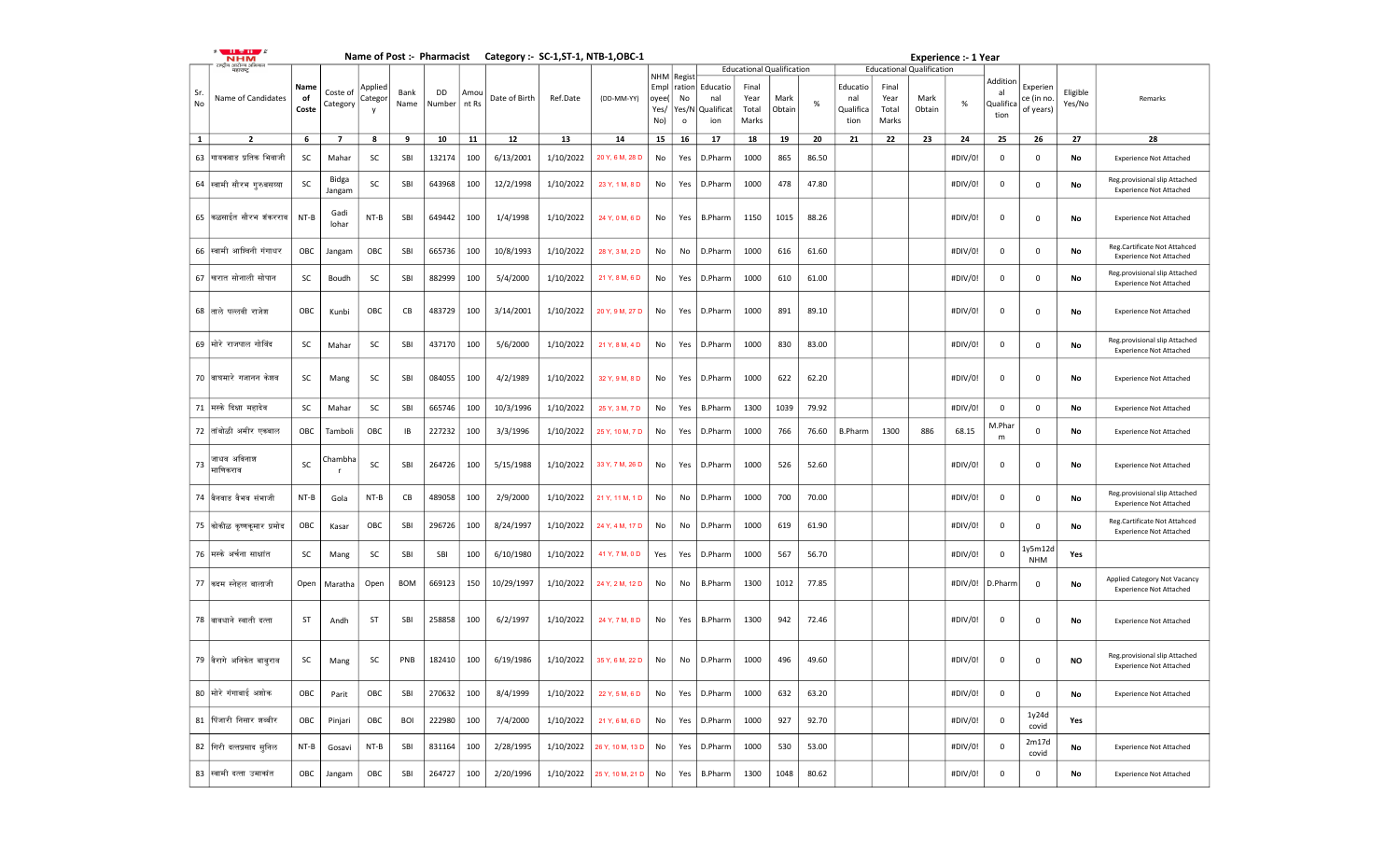|              | .<br><b>NHM</b>                 |                     |                      |                         |              |                   |               | Name of Post :- Pharmacist Category :- SC-1, ST-1, NTB-1, OBC-1 |           |                  |                                                    |                                  |                                      |                                  |                |       |                                      |                                 |                                  | <b>Experience :- 1 Year</b> |                                     |                                    |                    |                                                                           |
|--------------|---------------------------------|---------------------|----------------------|-------------------------|--------------|-------------------|---------------|-----------------------------------------------------------------|-----------|------------------|----------------------------------------------------|----------------------------------|--------------------------------------|----------------------------------|----------------|-------|--------------------------------------|---------------------------------|----------------------------------|-----------------------------|-------------------------------------|------------------------------------|--------------------|---------------------------------------------------------------------------|
|              | ़ीय आरोज्य ओ<br>महाराष्ट्       |                     |                      |                         |              |                   |               |                                                                 |           |                  |                                                    |                                  |                                      | <b>Educational Qualification</b> |                |       |                                      |                                 | <b>Educational Qualification</b> |                             |                                     |                                    |                    |                                                                           |
| Sr.<br>No    | Name of Candidates              | Name<br>of<br>Coste | Coste of<br>Category | Applied<br>Categor<br>v | Bank<br>Name | DD<br>Number      | Amou<br>nt Rs | Date of Birth                                                   | Ref.Date  | (DD-MM-YY)       | <b>NHM</b> Regist<br>Empl<br>loyee(<br>Yes/<br>No) | ration<br>No<br>Yes/N<br>$\circ$ | Educatio<br>nal<br>Qualificat<br>ion | Final<br>Year<br>Total<br>Marks  | Mark<br>Obtain | $\%$  | Educatio<br>nal<br>Qualifica<br>tion | Final<br>Year<br>Total<br>Marks | Mark<br>Obtain                   | $\%$                        | Addition<br>al<br>Qualifica<br>tion | Experien<br>ce (in no<br>of years) | Eligible<br>Yes/No | Remarks                                                                   |
| $\mathbf{1}$ | $\mathbf{2}$                    | 6                   | 7                    | 8                       | 9            | 10                | 11            | 12                                                              | 13        | 14               | 15                                                 | 16                               | 17                                   | 18                               | 19             | 20    | 21                                   | 22                              | 23                               | 24                          | 25                                  | 26                                 | 27                 | 28                                                                        |
| 84           | किनकर विकी दिलीपअप्पा           | OBC                 | Teli                 | OBC                     | <b>IPO</b>   | 506427,<br>506428 | 100           | 7/26/1994                                                       | 1/10/2022 | 27 Y, 5 M, 15 D  | No                                                 | No                               | D.Pharm                              | 1000                             | 687            | 68.70 | <b>B.Pharm</b>                       | 1300                            | 774                              | 59.54                       | M.Phar<br>m                         | 0                                  | No                 | Reg.Cartificate Not Attahced<br><b>Experience Not Attached</b>            |
|              | 85 खिरात वैभव रामकिशन           | <b>SC</b>           | Mang                 | SC                      | SBI          | 582288            | 100           | 11/12/1998                                                      | 1/10/2022 | 23 Y, 1 M, 29 D  | No                                                 | Yes                              | D.Pharm                              | 1000                             | 673            | 67.30 |                                      |                                 |                                  | #DIV/0!                     | 0                                   | $\mathbf 0$                        | No                 | <b>Experience Not Attached</b>                                            |
| 86           | शेख अर्शिया बेगम<br>अब्दुल अजीज | Open                |                      | Open                    | SBI          | 206371            | 150           | 1/26/1985                                                       | 1/10/2022 | 36 Y, 11 M, 15 D | No                                                 | Yes                              | D.Pharm                              | 1000                             | 694            | 69.40 |                                      |                                 |                                  | #DIV/0!                     | 0                                   | $\mathbf 0$                        | No                 | Applied Category Not Vacancy<br><b>Experience Not Attached</b>            |
| 87           | सोनटक्के महेश<br>जगन्नाथराव     | OBC                 | Lingayat             | OBC                     | <b>BOM</b>   | 191349            | 100           | 12/10/1988                                                      | 1/10/2022 | 33 Y, 1 M, 0 D   | Yes                                                | Yes                              | D.Pharm                              | 1000                             | 709            | 70.90 | <b>B.Pharm</b>                       | 1000                            | 629                              | 62.90                       | 0                                   | 1y6m30d                            | Yes                |                                                                           |
|              | 88  गोरे पृथ्वीराज रमाकांत      | OBC                 | Mali                 | OBC                     | SBI          | 890007            | 100           | 3/2/2001                                                        | 1/10/2022 | 20 Y, 10 M, 8 D  | No                                                 | Yes                              | D.Pharm                              | 1000                             | 742            | 74.20 |                                      |                                 |                                  | #DIV/0!                     | $\mathbf{0}$                        | 1m14d<br>covid                     | No                 | Reg.provisional slip Attached<br><b>Experience Not Attached</b>           |
|              | 89  रोहिणकार वैभव नागनाथ        | NT-C                | Dhangar              | OBC                     | SBI          | 728860            | 100           | 9/2/2001                                                        | 1/10/2022 | 20 Y, 4 M, 8 D   | No                                                 | Yes                              | D.Pharm                              | 1000                             | 833            | 83.30 |                                      |                                 |                                  | #DIV/0!                     | 0                                   | 0                                  | No                 | Caste Certificate NT-C Applied<br>Category OBC Experience Not<br>Attached |
|              | 90 सूर्यवंशी गोपाळ शिवशंकर      | OBC                 | Nahvi                | OBC                     | <b>BOB</b>   | 639212            | 100           | 6/6/1996                                                        | 1/10/2022 | 25 Y, 7 M, 4 D   | No                                                 | Yes                              | <b>B.Pharm</b>                       | 1300                             | 626            | 48.15 |                                      |                                 |                                  | #DIV/0!                     | $\mathbf{0}$                        | 0                                  | No                 | <b>Experience Not Attached</b>                                            |
| 91           | कलंबरकर नारायण<br>प्रभाकर       | OBC                 | Nahvi                | OBC                     | <b>BOB</b>   | 639211            | 100           | 1/11/2000                                                       | 1/10/2022 | 21 Y, 11 M, 30 D | No                                                 | Yes                              | D.Pharm                              | 1000                             | 644            | 64.40 |                                      |                                 |                                  | #DIV/0!                     | $\mathbf 0$                         | 0                                  | No                 | <b>Experience Not Attached</b>                                            |
|              | 92 गायकवाड कल्पना रमेश          | SC                  | Mahar                | SC                      | SBI          | 264716            | 100           | 1/1/1994                                                        | 1/10/2022 | 28 Y, 0 M, 9 D   | No                                                 | Yes                              | B.Pharm                              | 1300                             | 839            | 64.54 |                                      |                                 |                                  | #DIV/0!                     | M.Phar<br>m                         | $\mathbf 0$                        | No                 | <b>Experience Not Attached</b>                                            |
|              | 93  गिरी प्रतिक्षा गोरख         | $NT-B$              | Gosavi               | NT-B                    | <b>BOI</b>   | 000357            | 100           | 4/9/1999                                                        | 1/10/2022 | 22 Y, 9 M, 1 D   | No                                                 | Yes                              | D.Pharm                              | 1000                             | 661            | 66.10 |                                      |                                 |                                  | #DIV/0!                     | 0                                   | 0                                  | No                 | Reg.provisional slip Attached<br><b>Experience Not Attached</b>           |
|              | 94  बलूरे अजय जयपाल             | OBC                 | Dhangar              | Open                    | SBI          | 020920            | 150           | 12/3/1996                                                       | 1/10/2022 | 25 Y, 1 M, 7 D   | No                                                 | No                               | <b>B.Pharm</b>                       | 1150                             | 906            | 78.78 |                                      |                                 |                                  | #DIV/0!                     | $\mathbf{0}$                        | 0                                  | No                 | Applied Category Not Vacancy<br><b>Experience Not Attached</b>            |
|              | 95  आल्टे माधूरी पांडूरंग       | SC                  | Mahar                | SC                      | <b>BOM</b>   | 249636            | 100           | 6/5/1994                                                        | 1/10/2022 | 27 Y, 7 M, 5 D   | No                                                 | Yes                              | <b>B.Pharm</b>                       | 2400                             | 1590           | 66.25 |                                      |                                 |                                  | #DIV/0!                     | M.Pharm                             | 2m17d<br>covid                     | No                 | <b>Experience Not Attached</b>                                            |
|              | 96  मोतीपवळे मोनी हरिराम        | NT-B                | Zingabhoi            | NT-B                    | SBI          | 132162            | 100           | 6/25/1994                                                       | 1/10/2022 | 27 Y, 6 M, 16 D  | No                                                 | Yes                              | D.Pharm                              | 1000                             | 592            | 59.20 |                                      |                                 |                                  | #DIV/0!                     | 0                                   | 0                                  | No                 | Caste Cartificate Not Attached<br><b>Experience Not Attached</b>          |
| 97           | अंबुलगेकर सुमित<br>नामदेवराव    | SC                  | Mang                 | SC                      | SBI          | 206407            | 100           | 6/5/2002                                                        | 1/10/2022 | 19 Y, 7 M, 5 D   | No                                                 | No                               | D.Pharm                              | 1000                             | 657            | 65.70 |                                      |                                 |                                  | #DIV/0!                     | $\overline{0}$                      | 0                                  | No                 | Reg.Cartificate Not Attahced<br><b>Experience Not Attached</b>            |
|              | 98 किस्तूरे दिनेश शांतीर        | ОВС                 | Jangam               | OBC                     | ICICI        | 006675            | 100           | 6/4/1993                                                        | 1/10/2022 | 28 Y, 7 M, 6 D   | No                                                 | Yes                              | D.Pharm                              | 1000                             | 483            | 48.30 |                                      |                                 |                                  | #DIV/0!                     | 0                                   | $\mathbf 0$                        | No                 | <b>Experience Not Attached</b>                                            |
|              | 99 स्वामी श्वेता प्रभ           | OBC                 | Jangam               | OBC                     | SBI          | 206408            | 100           | 12/19/2001                                                      | 1/10/2022 | 20 Y, 0 M, 22 D  | No                                                 | No                               | D.Pharm                              | 1000                             | 922            | 92.20 |                                      |                                 |                                  | #DIV/0!                     | $\mathbf{0}$                        | $\mathbf 0$                        | No                 | Reg.provisional Slip Attached<br><b>Experience Not Attached</b>           |
|              | 100 रामपुरे आकाश सुर्यकांत      | Open                | Maratha              | Open                    | SBI          | 728886            | 150           | 11/7/1998                                                       | 1/10/2022 | 23 Y, 2 M, 3 D   | No                                                 | No                               | D.Pharm                              | 1000                             | 489            | 48.90 |                                      |                                 |                                  | #DIV/0!                     | $\mathbf{0}$                        | 0                                  | No                 | Applied Category Not Vacancy<br><b>Experience Not Attached</b>            |
|              | 101 लोंढे अश्रवा शिवाजी         | Hindu               | Mang                 | SC                      | <b>BOI</b>   | 000377            | 100           | 1/22/1997                                                       | 1/10/2022 | 24 Y, 11 M, 19 D | No                                                 | Yes                              | D.Pharm                              | 1000                             | 591            | 59.10 |                                      |                                 |                                  | #DIV/0!                     | 0                                   | 25d covid                          | No                 | <b>Experience Not Attached</b>                                            |
|              | 102 राघो अक्षता गंगाधर          | Open                | Lingayat             | Open                    | <b>BOM</b>   | 527693            | 150           | 5/28/1992                                                       | 1/10/2022 | 29 Y, 7 M, 13 D  | No                                                 | Yes                              | D.Pharm                              | 1000                             | 568            | 56.80 |                                      |                                 |                                  | #DIV/0!                     | $\mathbf 0$                         | 1y21d<br>covid                     | No                 | Applied Category Not Vacancy                                              |
|              | 103 जल्लोड नरेश पेन्टाजी        | ST                  | Manerwa<br>rlu       | ST                      | SBI          | 020935            | 100           | 6/20/1995                                                       | 1/10/2022 | 26 Y, 6 M, 21 D  | Yes                                                | Yes                              | D.Pharm                              | 1000                             | 854            | 85.40 | <b>B.Pharm</b>                       | 1275                            | 922                              | 72.31                       | $\overline{0}$                      | 9m7d<br>nuhm                       | No                 | <b>Experience Not Attached</b>                                            |
|              | 104 तोडकर रुतुजा प्रभाकर        | OBC                 | Jangam               | OBC                     | SBI          | 381062            | 150           | 12/18/1999                                                      | 1/10/2022 | 22 Y, 0 M, 23 D  | No                                                 | Yes                              | <b>B.Pharm</b>                       | 1150                             | 957            | 83.22 |                                      |                                 |                                  | #DIV/0!                     | $\overline{0}$                      | 0                                  | No                 | <b>Experience Not Attached</b>                                            |
|              | 105 दुडडे श्वेता श्यामसुंदर     | OBC                 | Yellam               | OBC                     | SBI          | 728885            | 100           | 12/19/1995                                                      | 1/10/2022 | 26 Y, 0 M, 22 D  | No                                                 | Yes                              | <b>B.Pharm</b>                       | 1300                             | 803            | 61.77 |                                      |                                 |                                  | #DIV/0!                     | $\mathbf{0}$                        | 0                                  | No                 | <b>Experience Not Attached</b>                                            |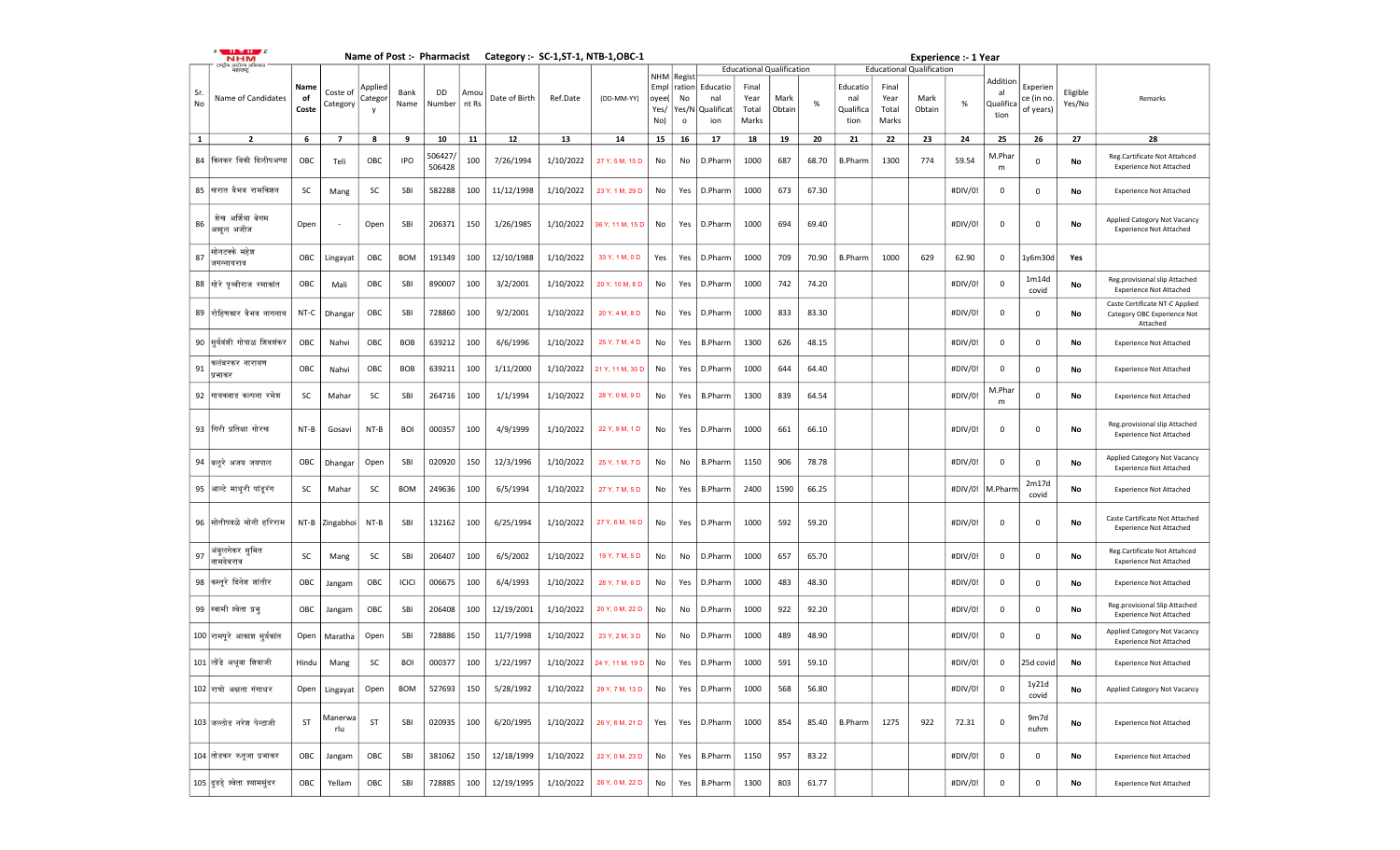|              | $\cdots$ $\cdots$<br><b>NHM</b>                                  |                     |                      |                         |              |                             |      | Name of Post :- Pharmacist Category :- SC-1, ST-1, NTB-1, OBC-1 |           |                 |                              |                                                |                                      |                                                                     |                |       |                                      |                                 |                                                    | <b>Experience :- 1 Year</b> |                                     |                                    |                    |                                                                        |
|--------------|------------------------------------------------------------------|---------------------|----------------------|-------------------------|--------------|-----------------------------|------|-----------------------------------------------------------------|-----------|-----------------|------------------------------|------------------------------------------------|--------------------------------------|---------------------------------------------------------------------|----------------|-------|--------------------------------------|---------------------------------|----------------------------------------------------|-----------------------------|-------------------------------------|------------------------------------|--------------------|------------------------------------------------------------------------|
| Sr.<br>No    | .<br>राष्ट्रीय आरोज्य अभियान<br>महाराष्ट्र<br>Name of Candidates | Name<br>of<br>Coste | Coste of<br>Category | Applied<br>Categor<br>v | Bank<br>Name | <b>DD</b><br>Number   nt Rs | Amou | Date of Birth                                                   | Ref.Date  | (DD-MM-YY)      | Empl<br>oyee(<br>Yes/<br>No) | NHM Regist<br>ration<br>No<br>Yes/N<br>$\circ$ | Educatio<br>nal<br>Qualificat<br>ion | <b>Educational Qualification</b><br>Final<br>Year<br>Total<br>Marks | Mark<br>Obtain | $\%$  | Educatio<br>nal<br>Qualifica<br>tion | Final<br>Year<br>Total<br>Marks | <b>Educational Qualification</b><br>Mark<br>Obtain | %                           | Addition<br>al<br>Qualifica<br>tion | Experien<br>ce (in no<br>of years) | Eligible<br>Yes/No | Remarks                                                                |
| $\mathbf{1}$ | $\mathbf{2}$                                                     | 6                   | $\overline{7}$       | 8                       | 9            | 10                          | 11   | 12                                                              | 13        | 14              | 15                           | 16                                             | 17                                   | 18                                                                  | 19             | 20    | 21                                   | 22                              | 23                                                 | 24                          | 25                                  | 26                                 | 27                 | 28                                                                     |
|              | 106 कांबळे प्रविण दादासो                                         | ОВС                 | Parit                | OBC                     | SBI          | 394053                      | 100  | 7/28/1999                                                       | 1/10/2022 | 22 Y, 5 M, 13 D | No                           | Yes                                            | D.Pharm                              | 1000                                                                | 769            | 76.90 |                                      |                                 |                                                    | #DIV/0!                     | $\mathbf 0$                         | 0                                  | No                 | <b>Experience Not Attached</b>                                         |
|              | 107 साळवे संदिप राजाभाऊ                                          | OBC                 | Kasar                | OBC                     | <b>IDBI</b>  | 002195                      | 100  | 6/11/1979                                                       | 1/10/2022 | 42 Y, 6 M, 30 D | No                           | Yes                                            | D.Pharm                              | 1000                                                                | 677            | 67.70 |                                      |                                 |                                                    | #DIV/0!                     | $\mathbf 0$                         | 0                                  | No                 | <b>Experience Not Attached</b>                                         |
|              | 108 मावले अंकीता गंगाधर                                          | OBC                 | Parit                | OBC                     | SBI          | 229717                      | 100  | 4/5/1997                                                        | 1/10/2022 | 24 Y, 9 M, 5 D  | No                           | No                                             | D.Pharm                              | 1000                                                                | 591            | 59.10 |                                      |                                 |                                                    | #DIV/0!                     | $\mathbf 0$                         | 0                                  | No                 | Reg.Cartificate Not Attahced<br><b>Experience Not Attached</b>         |
|              | 109 बागवान मजहर करीम                                             | OBC                 | Bagwan               | OBC                     | <b>BOM</b>   | 527695                      | 100  | 11/19/1998                                                      | 1/10/2022 | 23 Y, 1 M, 22 D | No                           | Yes                                            | D.Pharm                              | 1000                                                                | 623            | 62.30 |                                      |                                 |                                                    | #DIV/0!                     | $\mathbf 0$                         | 0                                  | No                 | <b>Experience Not Attached</b>                                         |
| 110          | शेख तहरा फतिमा<br>कलीम साब                                       | OBC                 | Kasar                | OBC                     | SBI          | 516761                      | 100  | 10/17/1999                                                      | 1/10/2022 | 22 Y, 2 M, 24 D | No                           | Yes                                            | D.Pharm                              | 1000                                                                | 814            | 81.40 |                                      |                                 |                                                    | #DIV/0!                     | $\mathbf 0$                         | $\mathsf 0$                        | No                 | <b>Experience Not Attached</b>                                         |
|              | 111 ढगे अतूल भगवानराव                                            | SC                  | Mahar                | SC                      | ICICI        | 015266                      | 100  | 4/5/1995                                                        | 1/10/2022 | 26 Y, 9 M, 5 D  | No                           | Yes                                            | D.Pharm                              | 1000                                                                | 570            | 57.00 |                                      |                                 |                                                    | #DIV/0!                     | $\mathbf 0$                         | 0                                  | No                 | <b>Experience Not Attached</b>                                         |
| 112          | थारात अभिजित<br>भास्करराव                                        | SC                  | Boudh                | SC                      | <b>BOM</b>   | 948840                      | 100  | 9/1/1995                                                        | 1/10/2022 | 26 Y, 4 M, 9 D  | No                           | Yes                                            | <b>B.Pharm</b>                       | 1300                                                                | 785            | 60.38 |                                      |                                 |                                                    | #DIV/0!                     | M.Pharm                             | $\mathbf 0$                        | No                 | <b>Experience Not Attached</b>                                         |
|              | 113 केंद्रे ज्याती सूग्रीव                                       | NT-D                | Vanjari              | Vanjari                 | <b>BOI</b>   | 000121                      | 100  | 6/7/1991                                                        | 1/10/2022 | 30 Y, 7 M, 3 D  | No                           | Yes                                            | D.Pharm                              | 1000                                                                | 636            | 63.60 | <b>B.Pharm</b>                       | 1200                            | 700                                                | 58.33                       | $\mathbf 0$                         | 0                                  | No                 | Applied Category Not Vacancy<br><b>Experience Not Attached</b>         |
|              | 114 स्वामी भाग्यश्री दत्तात्रय                                   | OBC                 | Jangam               | OBC                     | BOB          | 639219                      | 100  | 4/25/2001                                                       | 1/10/2022 | 20 Y, 8 M, 16 D | No                           | Yes                                            | D.Pharm                              | 1000                                                                | 984            | 98.40 |                                      |                                 |                                                    | #DIV/0!                     | 0                                   | 0                                  | No                 | <b>Experience Not Attached</b>                                         |
|              | 115 नलवाड सुधीर सूरेश                                            | OBC                 | Yellam               | OBC                     | IB           | 165437                      | 100  | 5/13/1944                                                       | 1/10/2022 | 77 Y, 7 M, 28 D | No                           | Yes                                            | D.Pharm                              | 1000                                                                | 495            | 49.50 |                                      |                                 |                                                    | #DIV/0!                     | $\mathbf 0$                         | 13m10d<br>covid                    | Yes                |                                                                        |
|              | 116 कांबळे मोनिका भगवान                                          | SC                  | Boudh                | <b>SC</b>               | <b>BOB</b>   | 255985                      | 100  | 7/22/1996                                                       | 1/10/2022 | 25 Y, 5 M, 19 D | No                           | Yes                                            | <b>B.Pharm</b>                       | 880                                                                 | 655            | 74.43 |                                      |                                 |                                                    | #DIV/0!                     | $\mathbf 0$                         | $\mathsf 0$                        | No                 | <b>Experience Not Attached</b>                                         |
|              | 117 पवळे सोनाली बालाजी                                           | OBC                 | Mali                 | OBC                     | SBI          | 992574                      | 100  | 5/6/1994                                                        | 1/10/2022 | 27 Y, 8 M, 4 D  | No                           | Yes                                            | <b>B.Pharm</b>                       | 1300                                                                | 917            | 70.54 |                                      |                                 |                                                    | #DIV/0!                     | $\mathbf 0$                         | 0                                  | No                 | <b>Experience Not Attached</b>                                         |
|              | 118 रक्षित संजय आतराम                                            | <b>ST</b>           | Gond                 | ST                      | SBI          | 479668                      | 100  | 2/5/1997                                                        | 1/10/2022 | 24 Y, 11 M, 5 D | No                           | Yes                                            | D.Pharm                              | 1000                                                                | 732            | 73.20 | <b>B.Pharm</b>                       | 880                             | 706                                                | 80.23                       | $\mathbf 0$                         | 0                                  | No                 | <b>Experience Not Attached</b>                                         |
|              | 119 कांबळे वैभव दत्तु                                            | SC                  | Mahar                | SC                      | SBI          | 261707                      | 100  | 5/2/1997                                                        | 1/10/2022 | 24 Y, 8 M, 8 D  | No                           | Yes                                            | D.Pharm                              | 1000                                                                | 639            | 63.90 |                                      |                                 |                                                    | #DIV/0!                     | $\mathbf 0$                         | 0                                  | No                 | <b>Experience Not Attached</b>                                         |
|              | 120 कांबळे रोहीणी दत्तु                                          | SC                  | Mahar                | SC                      | SBI          | 261705                      | 100  | 6/30/1999                                                       | 1/10/2022 | 22 Y, 6 M, 11 D | No                           | No                                             | <b>B.Pharm</b>                       | 1150                                                                | 1050           | 91.30 |                                      |                                 |                                                    | #DIV/0!                     | $\mathbf 0$                         | 0                                  | No                 | Reg.Cartificate Not Attahced<br><b>Experience Not Attached</b>         |
|              | 121 बावचे सारिका भाऊसाहेब                                        | NT-C                | Dhangar              | NT-C                    | SBI          | 336614                      | 100  | 6/19/1999                                                       | 1/10/2022 | 22 Y, 6 M, 22 D | No                           | Yes                                            | D.Pharm                              | 1000                                                                | 788            | 78.80 |                                      |                                 |                                                    | #DIV/0!                     | 0                                   | $\Omega$                           | No                 | Applied Category Not Vacancy<br><b>Experience Not Attached</b>         |
|              | 122 पोलकर ज्याती मधुकर                                           | ОВС                 | Mali                 | OBC                     | SBI          | 754355   100                |      | 6/4/1997                                                        | 1/10/2022 | 24 Y, 7 M, 6 D  | No                           |                                                | Yes   B.Pharm                        | 1300                                                                | 843            | 64.85 |                                      |                                 |                                                    |                             | #DIV/0! M.Pharm                     | 0                                  | No                 | <b>Experience Not Attached</b>                                         |
|              | 123 भिकाणे सुरज बंड्                                             | OBC                 | Yellam               | OBC                     | <b>BOM</b>   | 012843                      | 100  | 5/8/1999                                                        | 1/10/2022 | 22 Y, 8 M, 2 D  | No                           | No                                             | D.Pharm                              | 1000                                                                | 818            | 81.80 |                                      |                                 |                                                    | #DIV/0!                     | $\mathbf 0$                         | $\mathsf 0$                        | No                 | Reg.provisional Cartificate Attached<br><b>Experience Not Attached</b> |
|              | 124 कांबळे संतोष रमेश                                            | SC                  | Khatik               | SC                      | SBI          | 336607                      | 100  | 5/14/1994                                                       | 1/10/2022 | 27 Y, 7 M, 27 D | No                           | No                                             | D.Pharm                              | 1000                                                                | 516            | 51.60 | <b>B.Pharm</b>                       | 1300                            | 776                                                | 59.69                       | 0                                   | 0                                  | No                 | Reg.Cartificate Not Attahced<br><b>Experience Not Attached</b>         |
|              | 125 शिंदे गोपाळ विनायक                                           | SC                  | Mang                 | SC                      | SBI          | 323437                      | 100  | 8/1/1993                                                        | 1/10/2022 | 28 Y, 5 M, 9 D  | No                           |                                                | Yes   D.Pharm                        | 1000                                                                | 684            | 68.40 | <b>B.Pharm</b>                       | 1300                            | 829                                                | 63.77                       | M.Pharm                             | 3m Phc<br>1m18d<br>covid           | No                 | <b>Experience Not Attached</b>                                         |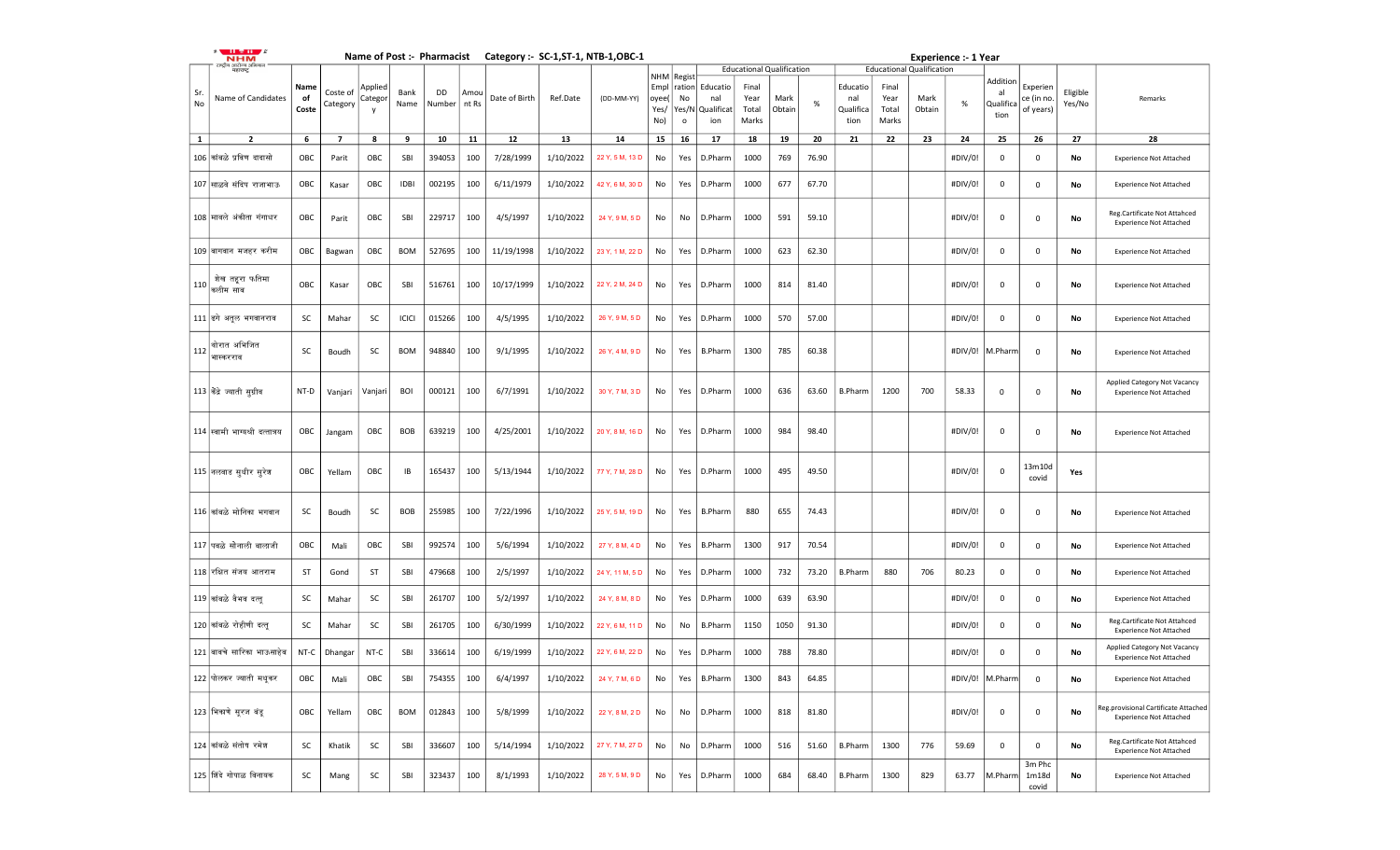|              | <b>NHM</b>                             |                     |                      |                                |              | Name of Post :- Pharmacist |               |                   |           | Category :- SC-1, ST-1, NTB-1, OBC-1 |                              |                                       |                                      |                                  |                |         |                                      |                                 |                                  | <b>Experience :- 1 Year</b> |                                     |                                     |                    |                                                                                                         |
|--------------|----------------------------------------|---------------------|----------------------|--------------------------------|--------------|----------------------------|---------------|-------------------|-----------|--------------------------------------|------------------------------|---------------------------------------|--------------------------------------|----------------------------------|----------------|---------|--------------------------------------|---------------------------------|----------------------------------|-----------------------------|-------------------------------------|-------------------------------------|--------------------|---------------------------------------------------------------------------------------------------------|
|              | राष्ट्रीय आरोज्य अभिन्<br>महाराष्ट्र   |                     |                      |                                |              |                            |               |                   |           |                                      |                              | NHM Regist                            |                                      | <b>Educational Qualification</b> |                |         |                                      |                                 | <b>Educational Qualification</b> |                             |                                     |                                     |                    |                                                                                                         |
| Sr.<br>No    | Name of Candidates                     | Name<br>of<br>Coste | Coste of<br>Category | Applied<br>Categoı<br><b>y</b> | Bank<br>Name | DD<br>Number               | Amou<br>nt Rs | Date of Birth     | Ref.Date  | (DD-MM-YY)                           | Empl<br>oyee(<br>Yes/<br>No) | ration<br>No<br>Yes/N<br>$\mathsf{o}$ | Educatio<br>nal<br>Qualificat<br>ion | Final<br>Year<br>Total<br>Marks  | Mark<br>Obtain | %       | Educatio<br>nal<br>Qualifica<br>tion | Final<br>Year<br>Total<br>Marks | Mark<br>Obtain                   | %                           | Addition<br>al<br>Qualifica<br>tion | Experien<br>ce (in no.<br>of years) | Eligible<br>Yes/No | Remarks                                                                                                 |
| $\mathbf{1}$ | $\overline{2}$                         | 6                   | $\overline{7}$       | 8                              | 9            | 10                         | 11            | $12 \overline{ }$ | 13        | 14                                   | 15                           | 16                                    | 17                                   | 18                               | 19             | 20      | 21                                   | 22                              | 23                               | 24                          | 25                                  | 26                                  | 27                 | 28                                                                                                      |
| 126          | जूलेखा यास्मीन मोहम्मद<br>अब्दूल मूकीम | OBC                 | Julaha               | OBC                            | SBI          | 115178                     | 100           | 5/13/1988         | 1/10/2022 | 33 Y, 7 M, 28 D                      | No                           | Yes                                   | <b>B.Pharm</b>                       | 2400                             | 1537           | 64.04   |                                      |                                 |                                  | #DIV/0!                     | M.Pharm                             | $\mathbf 0$                         | No                 | <b>Experience Not Attached</b>                                                                          |
|              | 127 शिखरे प्रिंयका दिलीप               | SC                  | Nav<br>bodha         | <b>SC</b>                      | SBI          | 335797                     | 100           | 1/13/1991         | 1/10/2022 | 30 Y, 11 M, 28 D                     | No                           | Yes                                   | D.Pharm                              | 1000                             | 545            | 54.50   | <b>B.Pharm</b>                       | 1300                            | 781                              | 60.08                       | 0                                   | $\mathbf 0$                         | No                 | <b>Experience Not Attached</b>                                                                          |
| 128          | गानलावाड अनूजा<br>शिवाजीराव            | <b>ST</b>           | Koli<br>mahadev      | ST                             | <b>BOM</b>   | 669198                     | 100           | 5/10/1994         | 1/10/2022 | 27 Y, 8 M, 0 D                       | No                           | Yes                                   | <b>B.Pharm</b>                       | 1275                             | 783            | 61.41   |                                      |                                 |                                  | #DIV/0!                     | 0                                   | $\mathbf 0$                         | No                 | <b>Experience Not Attached</b>                                                                          |
| 129          | कुरेशि सुफीयान अब्दूल<br>रज्जाक        | Muslim              | Kureshi              | OBC                            | SBI          | 323496                     | 100           | 9/25/2000         | 1/10/2022 | 21 Y, 3 M, 16 D                      | No                           | Yes                                   | D.Pharm                              | 1000                             | 933            | 93.30   |                                      |                                 |                                  | #DIV/0!                     | $\mathbf 0$                         | $\mathsf 0$                         | No                 | <b>Experience Not Attached</b>                                                                          |
|              | 130 कदम किशोर चंदर                     | SC                  | Mang                 | <b>SC</b>                      | SBI          | 336613                     | 100           | 2/9/1989          | 1/10/2022 | 32 Y, 11 M, 1 D                      | No                           | Yes                                   | D.Pharm                              | 1000                             | 494            | 49.40   |                                      |                                 |                                  | #DIV/0!                     | 0                                   | $\mathbf 0$                         | No                 | <b>Experience Not Attached</b>                                                                          |
|              | 131 लोणाळे वैभव कालीदास                | OBC                 | Wani                 | OBC                            | BOB          | 272043                     | 100           | 6/16/1999         | 1/10/2022 | 22 Y, 6 M, 25 D                      | No                           | No                                    | D.Pharm                              | 1000                             | 885            | 88.50   |                                      |                                 |                                  | #DIV/0!                     | 0                                   | $\mathbf 0$                         | No                 | Reg.provisional slip Attached<br><b>Experience Not Attached</b>                                         |
|              | 132 पल्ले संचिता शंकर                  | OBC                 | Yellam               | OBC                            | <b>BOM</b>   | 669205                     | 100           | 12/18/2000        | 1/10/2022 | 21 Y, 0 M, 23 D                      | No                           | Yes                                   | D.Pharm                              | 1000                             | 922            | 92.20   |                                      |                                 |                                  | #DIV/0!                     | $\mathbf 0$                         | $\mathbf 0$                         | No                 | <b>Experience Not Attached</b>                                                                          |
|              | 133 डोखळे सचिन मारुती                  | ST                  | Andh                 | <b>ST</b>                      | SBI          | 323494                     | 100           | 6/6/1997          | 1/10/2022 | 24 Y, 7 M, 4 D                       | No                           | No                                    | <b>B.Pharm</b>                       | 1150                             | 891            | 77.48   |                                      |                                 |                                  | #DIV/0!                     | $\mathbf 0$                         | $\mathbf 0$                         | No                 | Reg.provisional slip Attached<br><b>Experience Not Attached</b>                                         |
| 134          | गाडेकर समाधान<br>विजयकमार              | $NT-2$              | Dhangar              | NT-C                           | <b>BOI</b>   | 000386                     | 150           | 5/30/1996         | 1/10/2022 | 25 Y, 7 M, 11 D                      | No                           | Yes                                   | <b>B.Pharm</b>                       | 1300                             | 680            | 52.31   |                                      |                                 |                                  | #DIV/0!                     | $\mathbf 0$                         | 3m5d<br>covid                       | No                 | Applied Category Not Vacancy<br><b>Experience Not Attached</b>                                          |
|              | 135 गवळी वैष्णवी संभाजी                | SC                  | Chambha              | <b>SC</b>                      | CBI          | 124164                     | 100           | 5/10/1998         | 1/10/2022 | 23 Y, 8 M, 0 D                       | No                           | Yes                                   | D.Pharm                              | 1000                             | 690            | 69.00   | <b>B.Pharm</b>                       | 1150                            | 908                              | 78.96                       | D.Pharm                             | $\mathbf 0$                         | No                 | <b>Experience Not Attached</b>                                                                          |
|              | 136 झिंदे मनोज सुधाकर                  | OBC                 | Mali                 | OBC                            | AXIS         | 562359                     | 100           | 6/16/1991         | 1/10/2022 | 30 Y, 6 M, 25 D                      | No                           | Yes                                   | D.Pharm                              | 1000                             | 588            | 58.80   |                                      |                                 |                                  | #DIV/0!                     | $\mathbf 0$                         | 11m7d<br>nhm                        | No                 | <b>Experience Not Attached</b>                                                                          |
| 137          | मोमीन अब्दूल फूरान<br>अब्दूल लतीफ      | OBC                 | Julaha               | OBC                            | SBI          | 817016                     | 100           | 9/8/1990          | 1/10/2022 | 31 Y, 4 M, 2 D                       | No                           | Yes                                   | D.Pharm                              | 1000                             | 642            | 64.20   |                                      |                                 |                                  | #DIV/0!                     | $\overline{\mathbf{0}}$             | 2m27d<br>covid                      | No                 | <b>Experience Not Attached</b>                                                                          |
|              | 138 गिरीगोसावी संध्या सुखदेव           | $NT-B$              | Gosavi               | $NT-B$                         | <b>BOI</b>   | 223332                     | 100           | 8/28/1995         | 1/10/2022 | 26 Y, 4 M, 13 D                      | No                           | Yes                                   | <b>B.Pharm</b>                       | 1000                             | 627            | 62.70   |                                      |                                 |                                  | #DIV/0!                     | $\overline{\mathbf{0}}$             | 1y1m2d<br>rbsk                      | Yes                |                                                                                                         |
| 139          | शहाणे सौरभ<br>सामनाथराव                | OBC                 | Sonar                | OBC                            | SBI          | 129359                     | 100           | 3/1/2000          | 1/10/2022 | 21 Y, 10 M, 9 D                      | No                           | No                                    | <b>B.Pharm</b>                       | $\mathbf{0}$                     | $\Omega$       | #DIV/0! |                                      |                                 |                                  | #DIV/0!                     | $\mathbf 0$                         | $\mathsf 0$                         | No                 | Reg. certificate Not Attached & Final<br>year Mark sheet Not Attached<br><b>Experience Not Attached</b> |
|              | 140 माळवदे संदेश दिंगबर                | OBC                 | Shimpi               | OBC                            | <b>BOM</b>   | 669202                     | 100           | 4/10/1992         | 1/10/2022 | 29 Y, 9 M, 0 D                       | No                           | Yes                                   | <b>B.Pharm</b>                       | 1200                             | 672            | 56.00   |                                      |                                 |                                  | #DIV/0!                     | $\mathbf 0$                         | $\mathbf 0$                         | No                 | <b>Experience Not Attached</b>                                                                          |
|              | 141  भिमाले शशीकांत प्रेमनाथ           | SBC                 | Koli                 | SBC                            | SBI          | 728888                     | 150           | 1/21/1993         | 1/10/2022 | 28 Y, 11 M, 20 D                     | No                           | Yes                                   | <b>B.Pharm</b>                       | 1300                             | 707            | 54.38   |                                      |                                 |                                  | #DIV/0!                     | $\mathbf 0$                         | $\mathsf 0$                         | No                 | Applied Category Not Vacancy<br><b>Experience Not Attached</b>                                          |
|              | 142 गोरे प्रतिक्षा लक्ष्मण             | OBC                 | Mali                 | OBC                            | <b>BOM</b>   | 677208                     | 100           | 1/1/1999          | 1/10/2022 | 23 Y, 0 M, 9 D                       | No                           | Yes                                   | <b>B.Pharm</b>                       | 1300                             | 1034           | 79.54   |                                      |                                 |                                  | #DIV/0!                     | $\mathbf 0$                         | $\mathsf 0$                         | No                 | <b>Experience Not Attached</b>                                                                          |
|              | 143 सूर्यवंशी अमोल मधुकर               | SC                  | Mahar                | <b>SC</b>                      | <b>HDFC</b>  | 052690                     | 100           | 7/1/1990          | 1/10/2022 | 31 Y, 6 M, 9 D                       | No                           | No                                    | D.Pharm                              | 1000                             | 564            | 56.40   |                                      |                                 |                                  | #DIV/0!                     | $\mathbf 0$                         | $\mathbf 0$                         | No                 | Reg. certificate Not Attached<br><b>Experience Not Attached</b>                                         |
|              | 144 दाडगे गजानन शिवाजी                 | $NT-B$              | Dhangar              | NT-B                           | SBI          | 122264                     | 100           | 3/12/1996         | 1/10/2022 | 25 Y, 9 M, 29 D                      | No                           | No                                    | <b>B.Pharm</b>                       | 1150                             | 901            | 78.35   |                                      |                                 |                                  | #DIV/0!                     | $\mathbf 0$                         | $\mathbf 0$                         | No                 | Reg. certificate Not Attached<br><b>Experience Not Attached</b>                                         |
|              | 145 बोंबडे प्रियंका श्रीराम            | OBC                 | Yellam               | OBC                            | UB           | 676050                     | 100           | 12/8/1994         | 1/10/2022 | 27 Y, 1 M, 2 D                       | No                           | Yes                                   | D.Pharm                              | 1000                             | 696            | 69.60   |                                      |                                 |                                  | #DIV/0!                     | $\Omega$                            | $\mathsf 0$                         | No                 | <b>Experience Not Attached</b>                                                                          |
|              | 146 कव्हाळे सचीन रमेश                  | OBC                 | Nahvi                | OBC                            | SBI          | 669742                     | 100           | 3/21/1992         | 1/10/2022 | 29 Y, 9 M, 20 D                      | No                           | Yes                                   | <b>B.Pharm</b>                       | 1300                             | 667            | 51.31   |                                      |                                 |                                  | #DIV/0!                     | $\mathsf 0$                         | $\mathbf 0$                         | No                 | <b>Experience Not Attached</b>                                                                          |
|              | 147 समुद्रे किरण श्रीमंत               | Open                |                      | Open                           | SBI          | 728913                     | 150           | 12/15/1999        | 1/10/2022 | 22 Y, 0 M, 26 D                      | No                           | Yes                                   | D.Pharm                              | 1000                             | 850            | 85.00   |                                      |                                 |                                  | #DIV/0!                     | $\mathsf 0$                         | $\mathsf 0$                         | No                 | Applied Category Not Vacancy<br><b>Experience Not Attached</b>                                          |